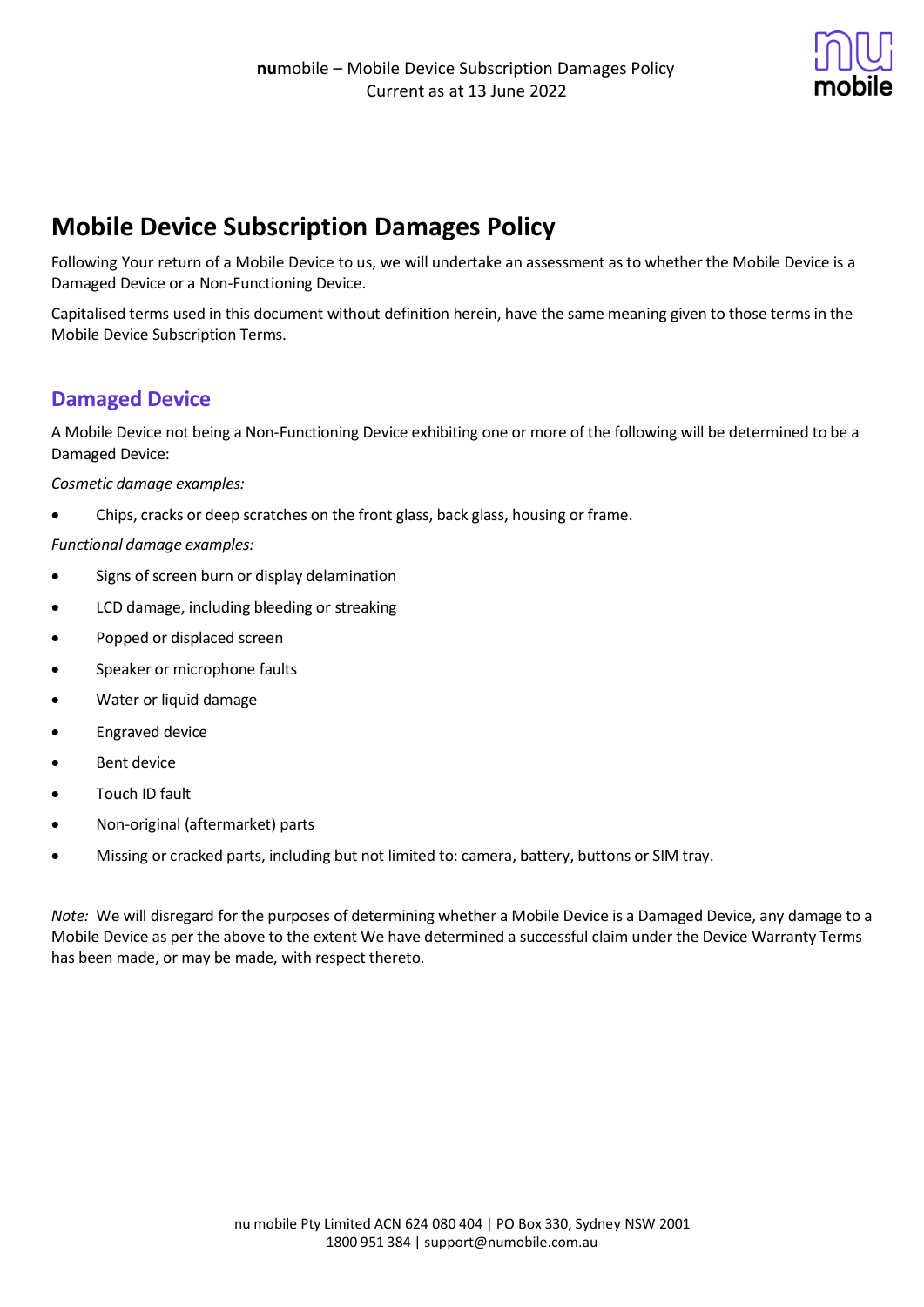

|                                |                             | Year after Agreement Start Time in which the Mobile |        |                   |        |  |  |
|--------------------------------|-----------------------------|-----------------------------------------------------|--------|-------------------|--------|--|--|
|                                |                             | Device is returned to Us:                           |        |                   |        |  |  |
| <b>Mobile Device</b>           | Supplied by Us<br>to You as | Year 1                                              | Year 2 | Year <sub>3</sub> | Year 4 |  |  |
| iPhone 13 range                |                             |                                                     |        |                   |        |  |  |
| Apple iPhone 13 128 GB         | <b>Brand new</b>            | \$279                                               | \$209  | \$159             | \$129  |  |  |
| Apple iPhone 13 256 GB         |                             | \$309                                               | \$229  | \$179             | \$149  |  |  |
| Apple iPhone 13 Pro 128 GB     |                             | \$349                                               | \$259  | \$199             | \$169  |  |  |
| Apple iPhone 13 Pro 256 GB     |                             | \$379                                               | \$289  | \$229             | \$179  |  |  |
| Apple iPhone 13 Pro Max 128 GB |                             | \$379                                               | \$289  | \$229             | \$179  |  |  |
| Apple iPhone 13 Pro Max 256 GB |                             | \$399                                               | \$309  | \$239             | \$199  |  |  |
| iPhone SE range                |                             |                                                     |        |                   |        |  |  |
| Apple iPhone SE 64 GB          | <b>Brand new</b>            | \$149                                               | \$109  | \$89              | \$69   |  |  |
| Apple iPhone SE 128 GB         |                             | \$169                                               | \$119  | \$99              | \$79   |  |  |
| iPhone 12 range                |                             |                                                     |        |                   |        |  |  |
| Apple iPhone 12 128 GB         | Refurbished or<br>pre-owned | \$239                                               | \$149  | \$89              | N/A    |  |  |
| Apple iPhone 12 256 GB         |                             | \$259                                               | \$159  | \$99              | N/A    |  |  |
| Apple iPhone 12 Pro 128 GB     |                             | \$299                                               | \$179  | \$109             | N/A    |  |  |
| Apple iPhone 12 Pro 256 GB     |                             | \$329                                               | \$199  | \$119             | N/A    |  |  |
| Apple iPhone 12 Pro Max 128 GB |                             | \$319                                               | \$189  | \$119             | N/A    |  |  |
| Apple iPhone 12 Pro Max 256 GB |                             | \$339                                               | \$209  | \$129             | N/A    |  |  |
| iPhone 11 range                |                             |                                                     |        |                   |        |  |  |
| Apple iPhone 11 64 GB          | Refurbished or<br>pre-owned | \$159                                               | \$99   | \$29              | N/A    |  |  |
| Apple iPhone 11 128 GB         |                             | \$179                                               | \$119  | \$29              | N/A    |  |  |
| Apple iPhone 11 Pro 64 GB      |                             | \$189                                               | \$119  | \$39              | N/A    |  |  |
| Apple iPhone 11 Pro 256 GB     |                             | \$199                                               | \$129  | \$39              | N/A    |  |  |
| Apple iPhone 11 Pro Max 64 GB  |                             | \$209                                               | \$139  | \$39              | N/A    |  |  |
| Apple iPhone 11 Pro Max 256 GB |                             | \$229                                               | \$149  | \$39              | N/A    |  |  |

#### **Damage Fee based on Mobile Device model and date of return of the Mobile Device to Us:**